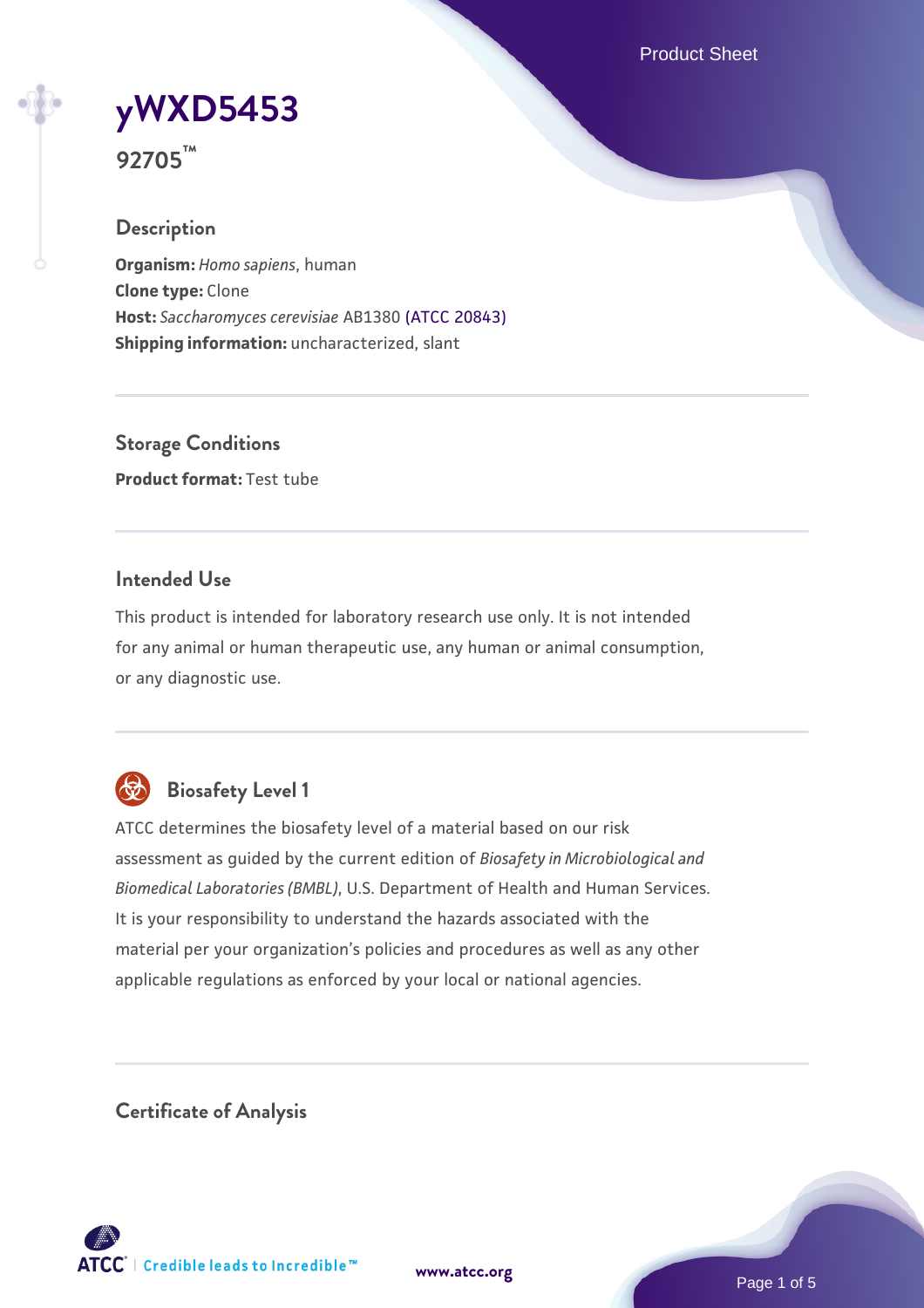#### **[yWXD5453](https://www.atcc.org/products/92705)** Product Sheet **92705**

For batch-specific test results, refer to the applicable certificate of analysis that can be found at www.atcc.org.

# **Insert Information**

**Type of DNA:** genomic **Genome:** Homo sapiens **Chromosome:** X X pter-q27.3 **Gene name:** DNA Segment, single copy **Gene product:** DNA Segment, single copy [DXS4404] **Gene symbol:** DXS4404 **Contains complete coding sequence:** Unknown **Insert end:** EcoRI

# **Vector Information**

**Construct size (kb):** 285.0 **Intact vector size:** 11.454 **Vector name:** pYAC4 **Type of vector:** YAC **Host range:** *Saccharomyces cerevisiae*; *Escherichia coli* **Vector information:** other: telomere, 3548-4235 other: telomere, 6012-6699 Cross references: DNA Seq. Acc.: U01086 **Cloning sites:** EcoRI **Markers:** SUP4; HIS3; ampR; URA3; TRP1 **Replicon:** pMB1, 7186-7186; ARS1, 9632-10376

# **Growth Conditions**

**Medium:** 



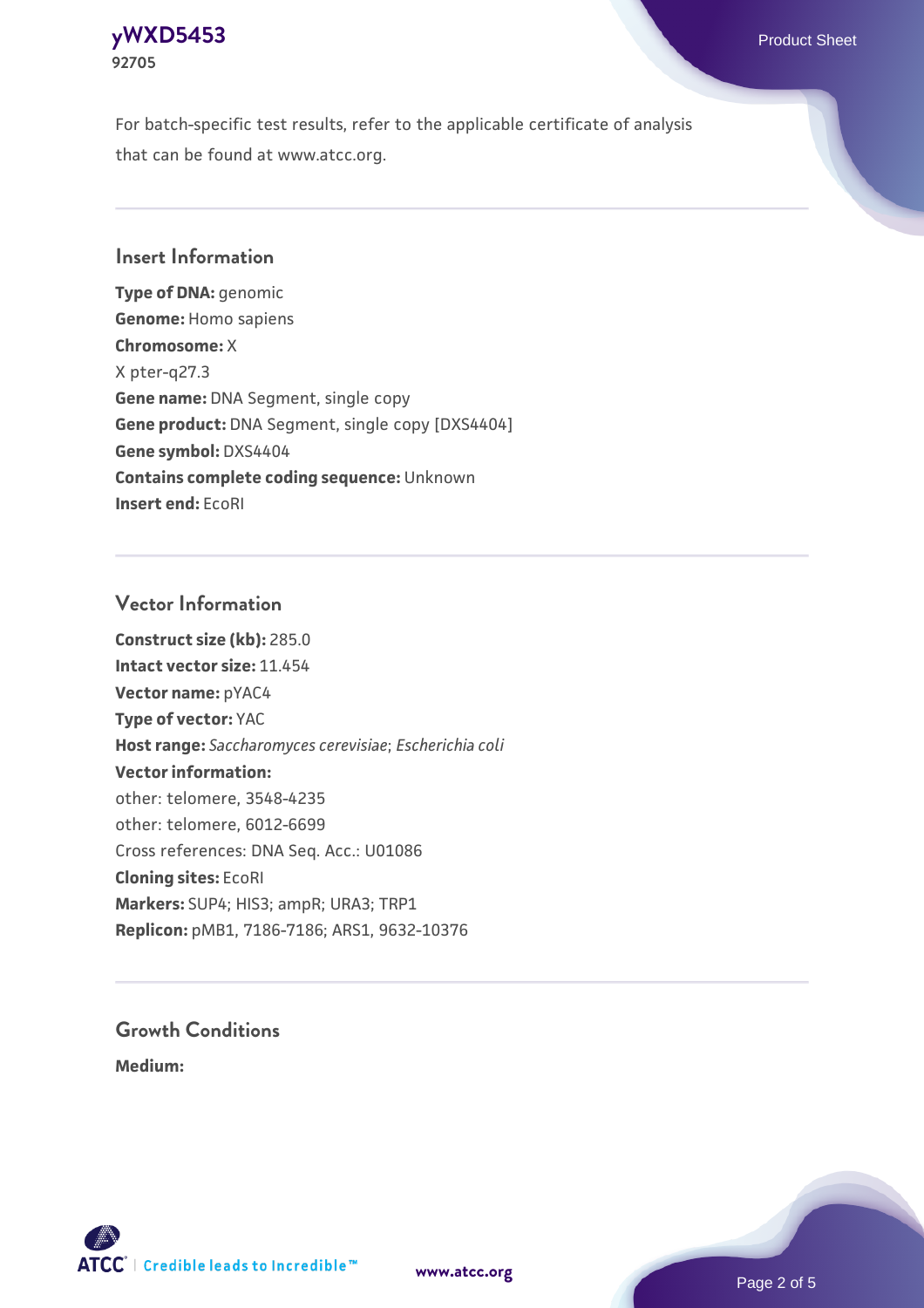#### **[yWXD5453](https://www.atcc.org/products/92705)** Product Sheet **92705**

[ATCC Medium 1245: YEPD](https://www.atcc.org/-/media/product-assets/documents/microbial-media-formulations/1/2/4/5/atcc-medium-1245.pdf?rev=705ca55d1b6f490a808a965d5c072196) **Temperature:** 30°C

#### **Notes**

More information may be available from ATCC (http://www.atcc.org or 703- 365-2620).

# **Material Citation**

If use of this material results in a scientific publication, please cite the material in the following manner: yWXD5453 (ATCC 92705)

# **References**

References and other information relating to this material are available at www.atcc.org.

#### **Warranty**

The product is provided 'AS IS' and the viability of ATCC® products is warranted for 30 days from the date of shipment, provided that the customer has stored and handled the product according to the information included on the product information sheet, website, and Certificate of Analysis. For living cultures, ATCC lists the media formulation and reagents that have been found to be effective for the product. While other unspecified media and reagents may also produce satisfactory results, a change in the ATCC and/or depositor-recommended protocols may affect the recovery, growth, and/or function of the product. If an alternative medium formulation or reagent is used, the ATCC warranty for viability is no longer



**[www.atcc.org](http://www.atcc.org)**

Page 3 of 5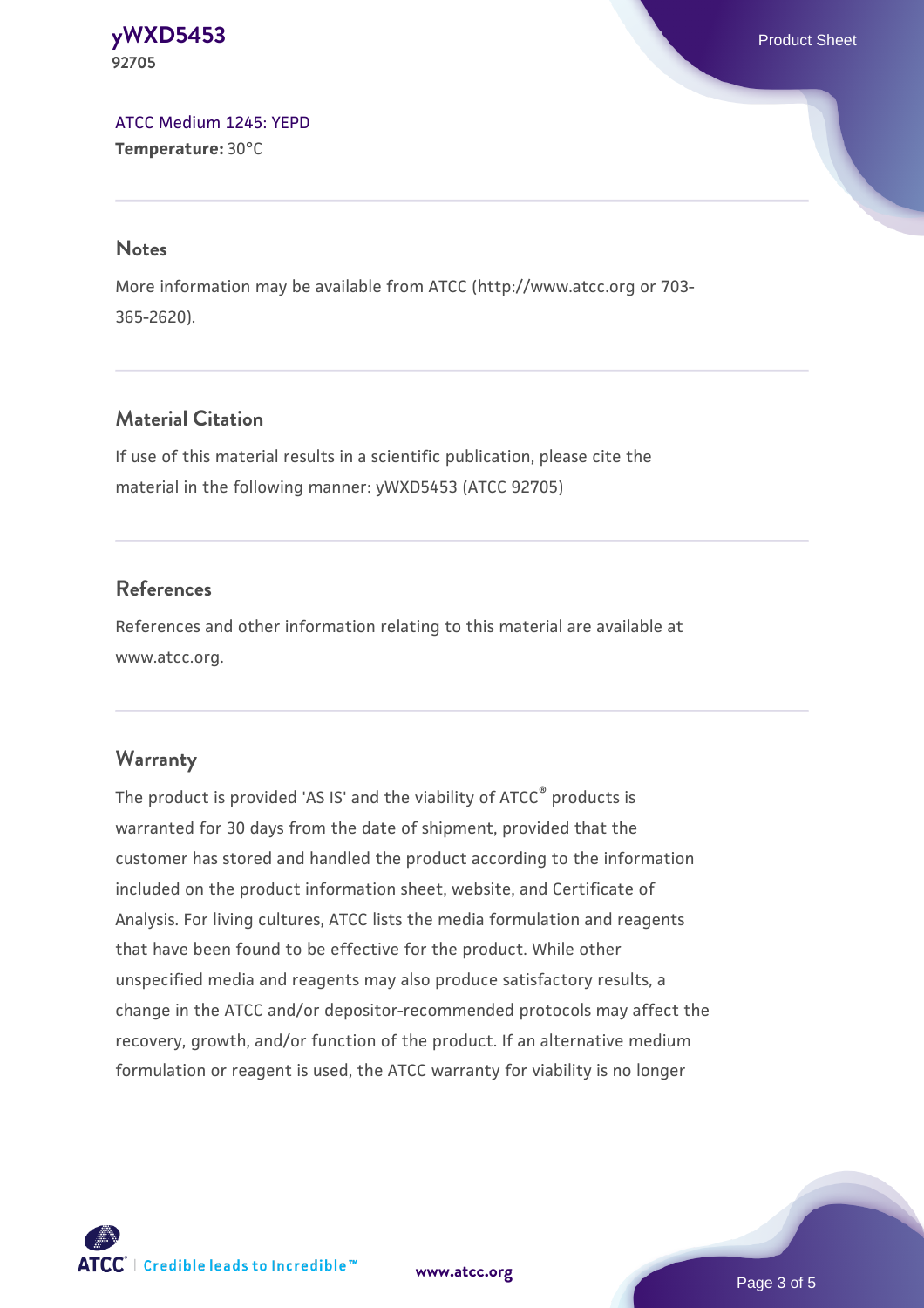**[yWXD5453](https://www.atcc.org/products/92705)** Product Sheet **92705**

valid. Except as expressly set forth herein, no other warranties of any kind are provided, express or implied, including, but not limited to, any implied warranties of merchantability, fitness for a particular purpose, manufacture according to cGMP standards, typicality, safety, accuracy, and/or noninfringement.

#### **Disclaimers**

This product is intended for laboratory research use only. It is not intended for any animal or human therapeutic use, any human or animal consumption, or any diagnostic use. Any proposed commercial use is prohibited without a license from ATCC.

While ATCC uses reasonable efforts to include accurate and up-to-date information on this product sheet, ATCC makes no warranties or representations as to its accuracy. Citations from scientific literature and patents are provided for informational purposes only. ATCC does not warrant that such information has been confirmed to be accurate or complete and the customer bears the sole responsibility of confirming the accuracy and completeness of any such information.

This product is sent on the condition that the customer is responsible for and assumes all risk and responsibility in connection with the receipt, handling, storage, disposal, and use of the ATCC product including without limitation taking all appropriate safety and handling precautions to minimize health or environmental risk. As a condition of receiving the material, the customer agrees that any activity undertaken with the ATCC product and any progeny or modifications will be conducted in compliance with all applicable laws, regulations, and guidelines. This product is provided 'AS IS' with no representations or warranties whatsoever except as expressly set forth herein and in no event shall ATCC, its parents, subsidiaries, directors, officers, agents, employees, assigns, successors, and affiliates be liable for indirect, special, incidental, or consequential damages of any kind in connection with or arising out of the customer's use of the product. While reasonable effort is made to ensure authenticity and reliability of materials on deposit, ATCC is not liable for damages arising from the misidentification or



**[www.atcc.org](http://www.atcc.org)**

Page 4 of 5